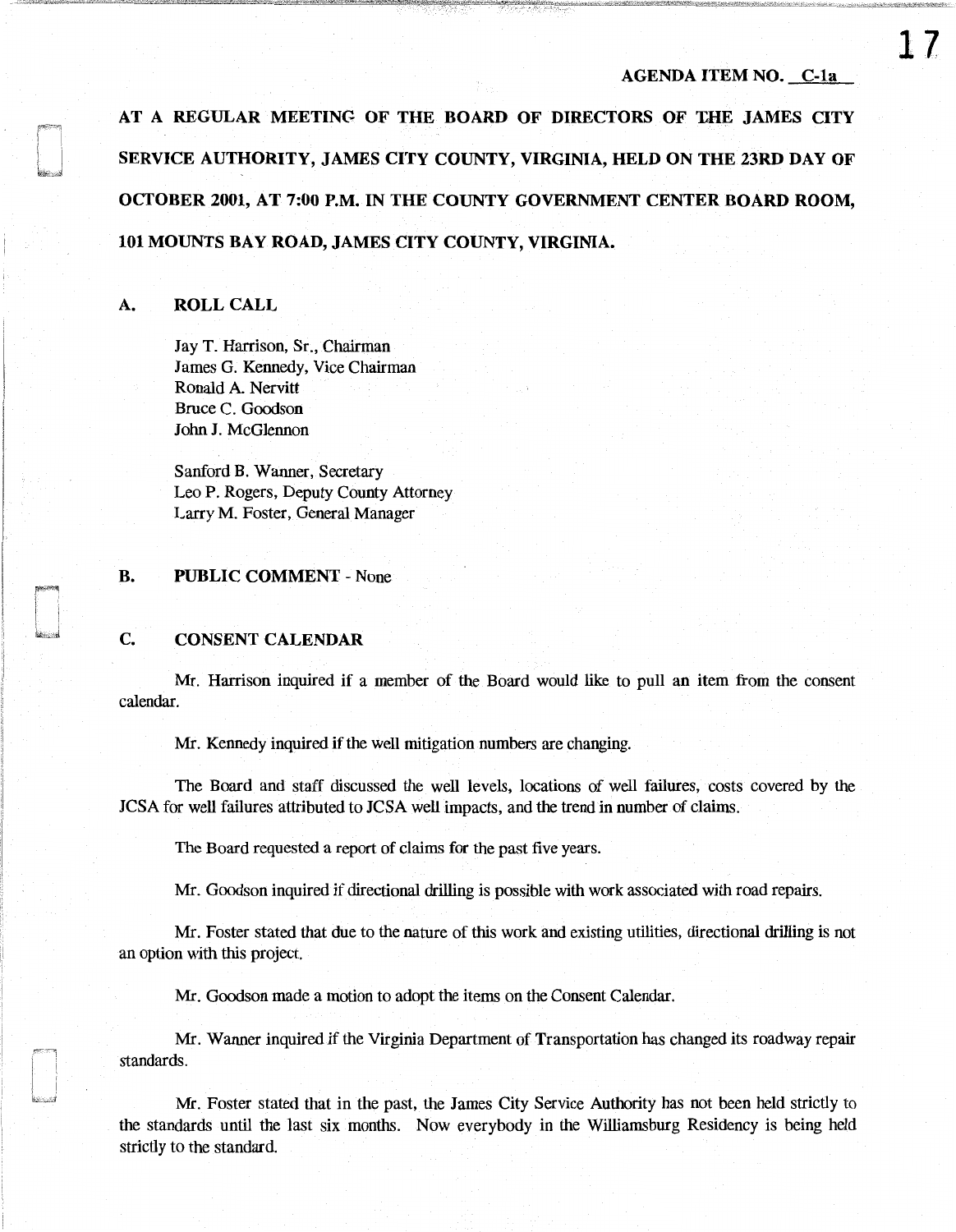The motion passed by a unanimous voice vote.

- 1. Minutes
	- a. September 25. 2001. Regular Meeting
- 2. Budget Amendment Well Mitigation

### RESOLUTION

#### BUDGET AMENDMENT - WELL MITIGATION

- WHEREAS, in order for the James City Service Authority (JCSA) to meet system demands of Well Mitigation claims; and
- WHEREAS, these unanticipated expenses were estimated at \$50,000 and now are estimated to total \$100,000 in the FY 02 Budget; and
- WHEREAS, funds totaling \$50,000 are available in the JCSA Reserve Funds.
- NOW, THEREFORE, BE IT RESOLVED that the Board of Directors of the James City Service Authority, James City County, Virginia, hereby adjust the FY 2002 budget as follows:

From:

JCSA Reserve Fund \$50,000

. 0 ' .

> n u

**To:** 

Well Mitigation  $$50,000$ 

3. Budget Amendment and Appropriation - James City Service Authority FY02

# RESOLUTION

## BUDGET AMENDMENT AND APPROPRIATION

## JAMES CITY SERVICE AUTHORITY - FY 02

WHEREAS, the Secretary prepared a proposed budget for the fiscal year beginning July 1, 2001, and ending June 30, 2002, which did not anticipate a significant increase to road repairs due to changes in Virginia Department of Transportation road repair standards; and

WHEREAS, the Board of Directors adopted said budget on April 24, 2001; and

WHEREAS, the Secretary has prepared a proposed Budget amendment and appropriation for road repair projects of \$200,000.